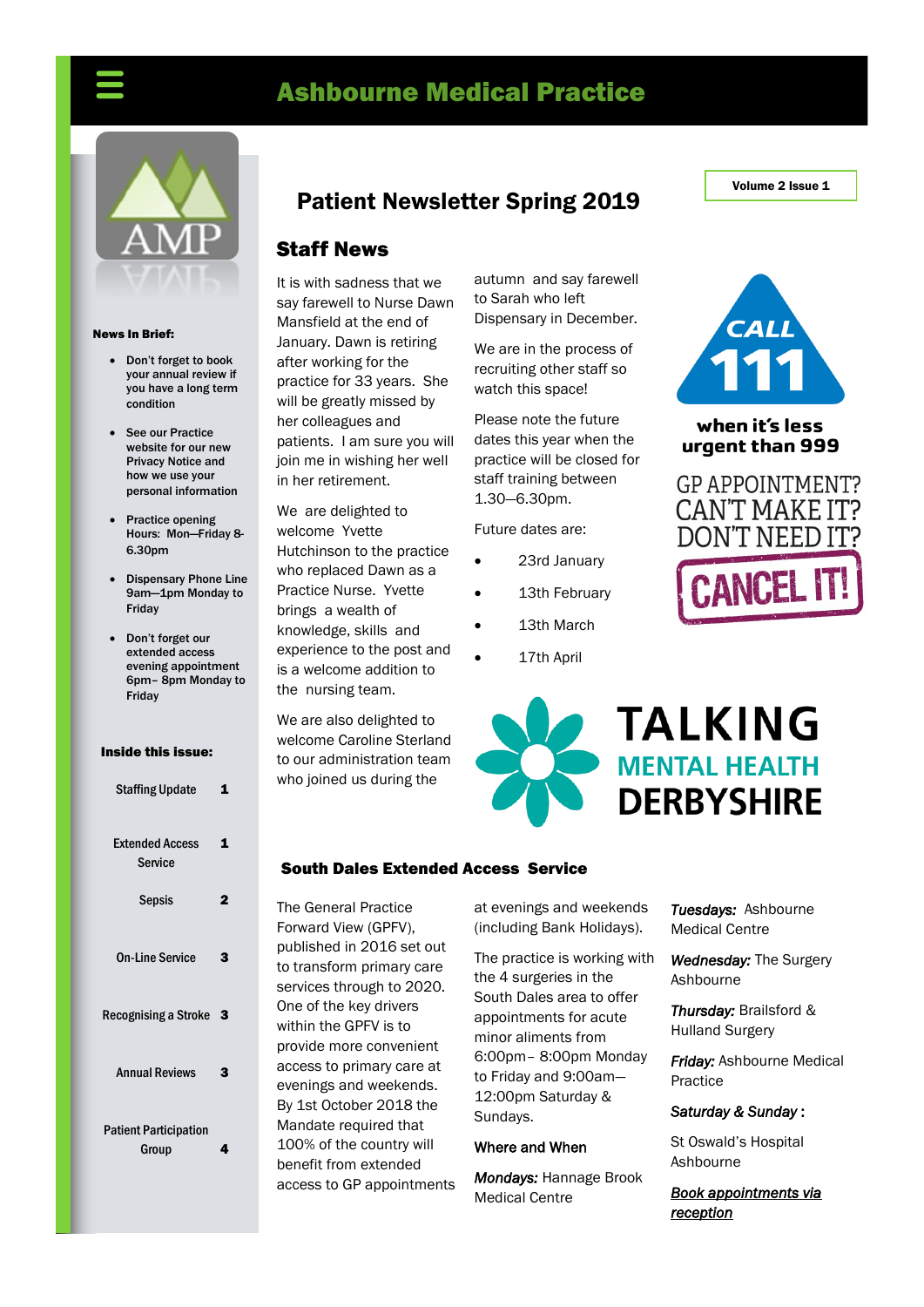your feedback to help improve the quality of the service we provide. Please complete a Friends and Family survey available at reception or provide feedback on line at www.nhs.uk/ services



**MHS Choices** www.nhs.uk



## **Sepsis**

Sepsis is the body's overwhelming and lifethreatening response to an infection which can lead to tissue failure, organ damage and death.

Sepsis can happen as a result of any infection. There is no one symptom of sepsis

#### What are the signs of Sepsis?

Sepsis can initially feel like flu, gastroenteritis or a chest infection.

If you develop any of the following you must seek medical help urgently:

Slurred speech or confusion Extreme shivering or muscle pain Passing no urine (in a day) It feels like you're going to die Skin is mottled or discoloured

# **SEPSIS IN** Adults is **A SERIOUS** CONDITIOI

that can initially look like flu, gastroenteritis or a chest infection. Sepsis affects more than 250,000 people every year in the UK.

The UK Sepsis Trust registered charity number<br>(England & Wales) 1158843

Seek medical help urgently if you develop any or one of the following:

- lurred speech or confusion
- xtreme shivering or muscle pain
- assing no urine (in a day)
- evere breathlessness
- t feels like you're going to die
- kin mottled or discoloured





**Get vaccinated** against the flu, pneumonia, and any other infections that could lead to sepsis. Talk to your doctor for more information.

- **Prevent infections** that can lead to sepsis by
	- **Cleaning** scrapes and wounds
	- Practicing good **hygiene** (e.g., hand washing)

Know that **time matters**. If you have a severe infection, look for signs like: shivering, fever, or very cold, extreme pain or discomfort, clammy or sweaty skin, confusion or disorientation, short of breath, rapid breathing, and high heart rate.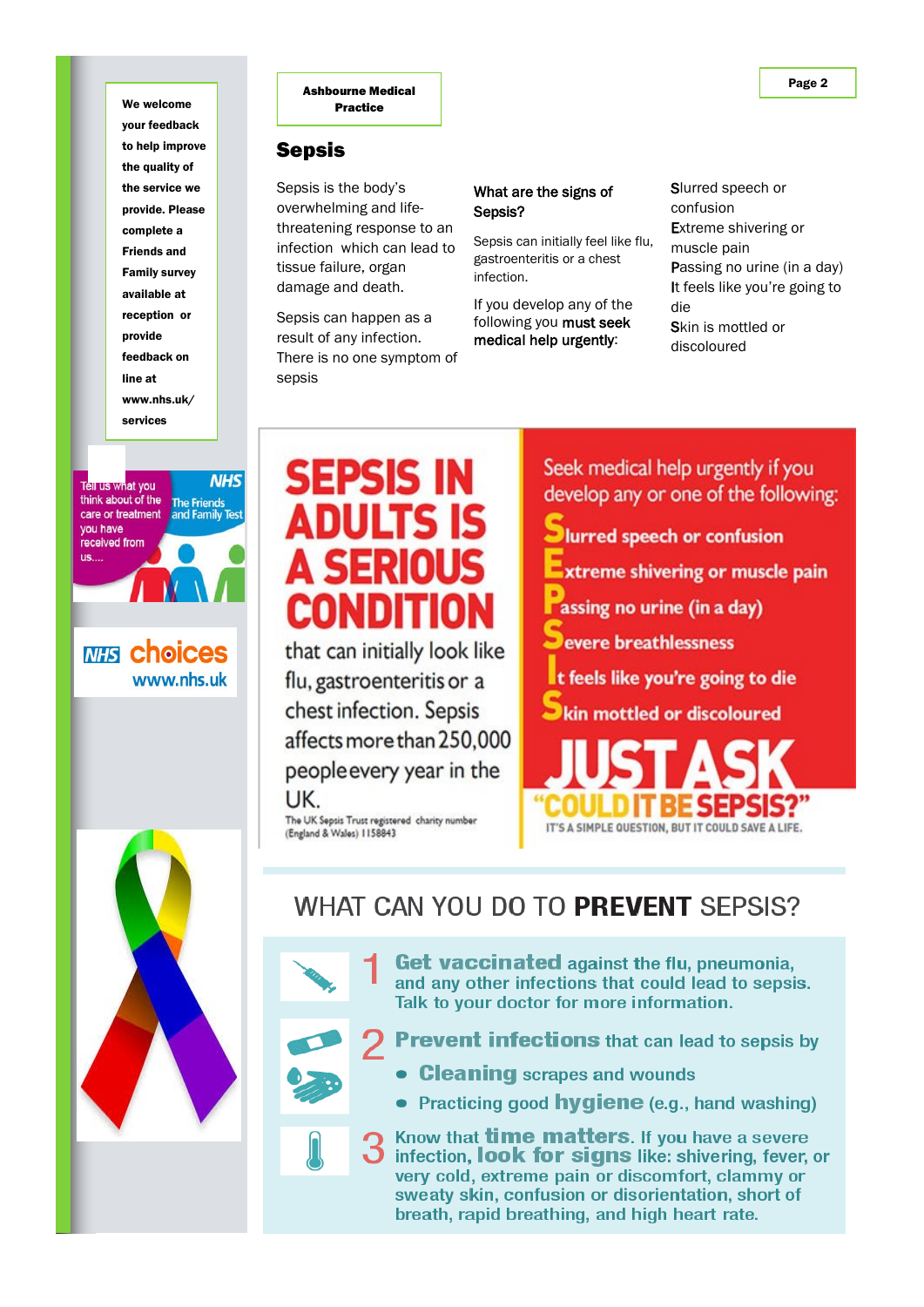## Book your Appointments and order your Repeat Prescription

The Practice continues to run a campaign to increase the use of Online Services. NHS England contractually requires Practices to increase their digital offer to patients by offering a number of online services. In the current challenging environment IT services not only improve the quality of care through enhancing patient experience of services but also enables practices to realise the benefits of reduced administration burden and eliminating errors that could arise through ordering prescriptions over the telephone.

Did you know you can do the following online 24 hours a day 7 days a week:

- Book GP appointments, blood tests and medication reviews
- Cancel appointments
- Request any repeat prescriptions
- Change contact details
- View part of your medical records

To register for our online services



**GP online services Quick, easy and secure Book GP appointments** 

you will need a user name and

password to log into our website. This must be requested in person at the reception desk. You must provide photographic ID that has your name on (e.g. passport, driving license).

There is also an app that is available for smartphone and android users that can be downloaded for free from

Our Patient Participation Group will be holding help and demonstration sessions on online services, please ask at reception if you would like to

the App Store—search for

SystmOnline.

attend.

Order repeat prescriptions<br>Access your GP records

## Recognising a Stroke

A stroke is a serious, lifethreatening condition that occurs when the blood supply to part of the brain is cut off. Strokes are a medical emergency and urgent treatment is essential because the sooner a person receives treatment for a stroke, the less damage is likely to happen.

If you suspect that you or someone else is having a stroke, phone 999 immediately and ask for an ambulance.

ACT FAST!



#### Annual Reviews

If you suffer from a medical condition that may have an ongoing impact on your health we recommend that you have an annual review. Some conditions require

monitoring with blood tests or other tests such as breathing assessments or urine tests.

Reviewing your condition on an annual basis will enable us to check that you are taking the correct medications. By taking responsibility for your medical condition you can

help ensure that you are receiving the best possible care and support.

If you have not received a letter inviting you for a review please contact reception to book an appointment.

Tel: 01335 230085

**NHS**